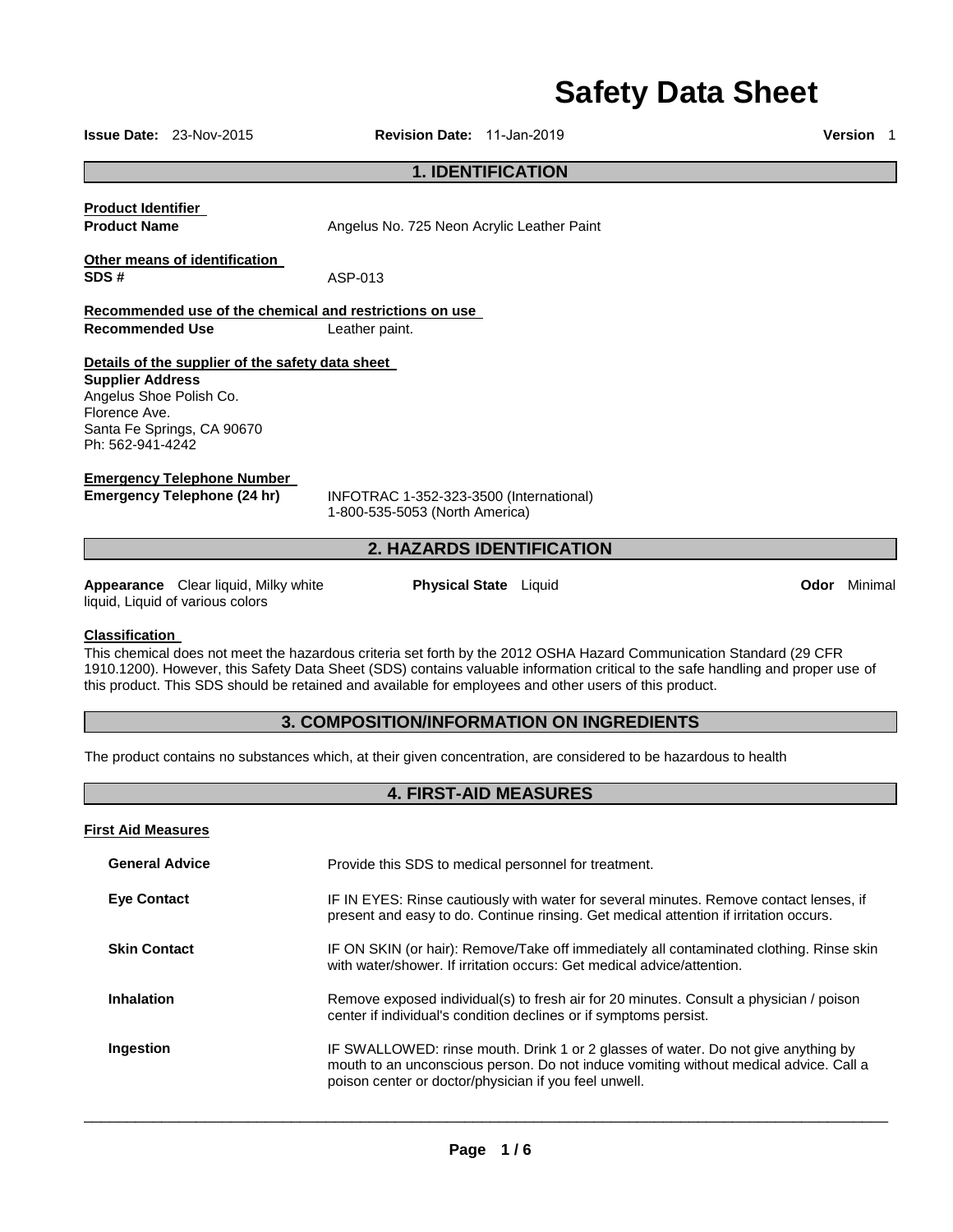#### **Most important symptoms and effects**

| Symptoms | Can cause eye irritation. Symptoms include stinging, tearing, redness and swelling. Can |
|----------|-----------------------------------------------------------------------------------------|
|          | cause skin irritation with prolonged use. May cause nausea if ingested.                 |

\_\_\_\_\_\_\_\_\_\_\_\_\_\_\_\_\_\_\_\_\_\_\_\_\_\_\_\_\_\_\_\_\_\_\_\_\_\_\_\_\_\_\_\_\_\_\_\_\_\_\_\_\_\_\_\_\_\_\_\_\_\_\_\_\_\_\_\_\_\_\_\_\_\_\_\_\_\_\_\_\_\_\_\_\_\_\_\_\_\_\_\_\_

#### **Indication of any immediate medical attention and special treatment needed**

**Notes to Physician Treat symptomatically.** 

# **5. FIRE-FIGHTING MEASURES**

#### **Suitable Extinguishing Media**

Use extinguishing measures that are appropriate to local circumstances and the surrounding environment.

#### **Unsuitable Extinguishing Media** Not determined.

#### **Specific Hazards Arising from the Chemical**

Product is not flammable or combustible. Material may splatter above 212F/100C. Polymer film can burn.

#### **Protective equipment and precautions for firefighters**

As in any fire, wear self-contained breathing apparatus pressure-demand, MSHA/NIOSH (approved or equivalent) and full protective gear.

# **6. ACCIDENTAL RELEASE MEASURES**

#### **Personal precautions, protective equipment and emergency procedures**

**Personal Precautions** Wear protective clothing as described in Section 8 of this safety data sheet.

**Environmental Precautions** Prevent from entering into soil, ditches, sewers, waterways and/or groundwater. See Section 12, Ecological Information.

#### **Methods and material for containment and cleaning up**

| <b>Methods for Containment</b> | Prevent further leakage or spillage if safe to do so. Absorb spill with inert material (e.g.<br>vermiculite, sand or earth).   |
|--------------------------------|--------------------------------------------------------------------------------------------------------------------------------|
| <b>Methods for Clean-Up</b>    | Sweep up absorbed material and shovel into suitable containers for disposal. For waste<br>disposal, see section 13 of the SDS. |

# **7. HANDLING AND STORAGE**

#### **Precautions for safe handling**

**Advice on Safe Handling** Handle in accordance with good industrial hygiene and safety practice.

#### **Conditions for safe storage, including any incompatibilities**

**Storage Conditions Keep containers tightly closed in a dry, cool and well-ventilated place.** 

**Incompatible Materials Strong oxidizing agents.**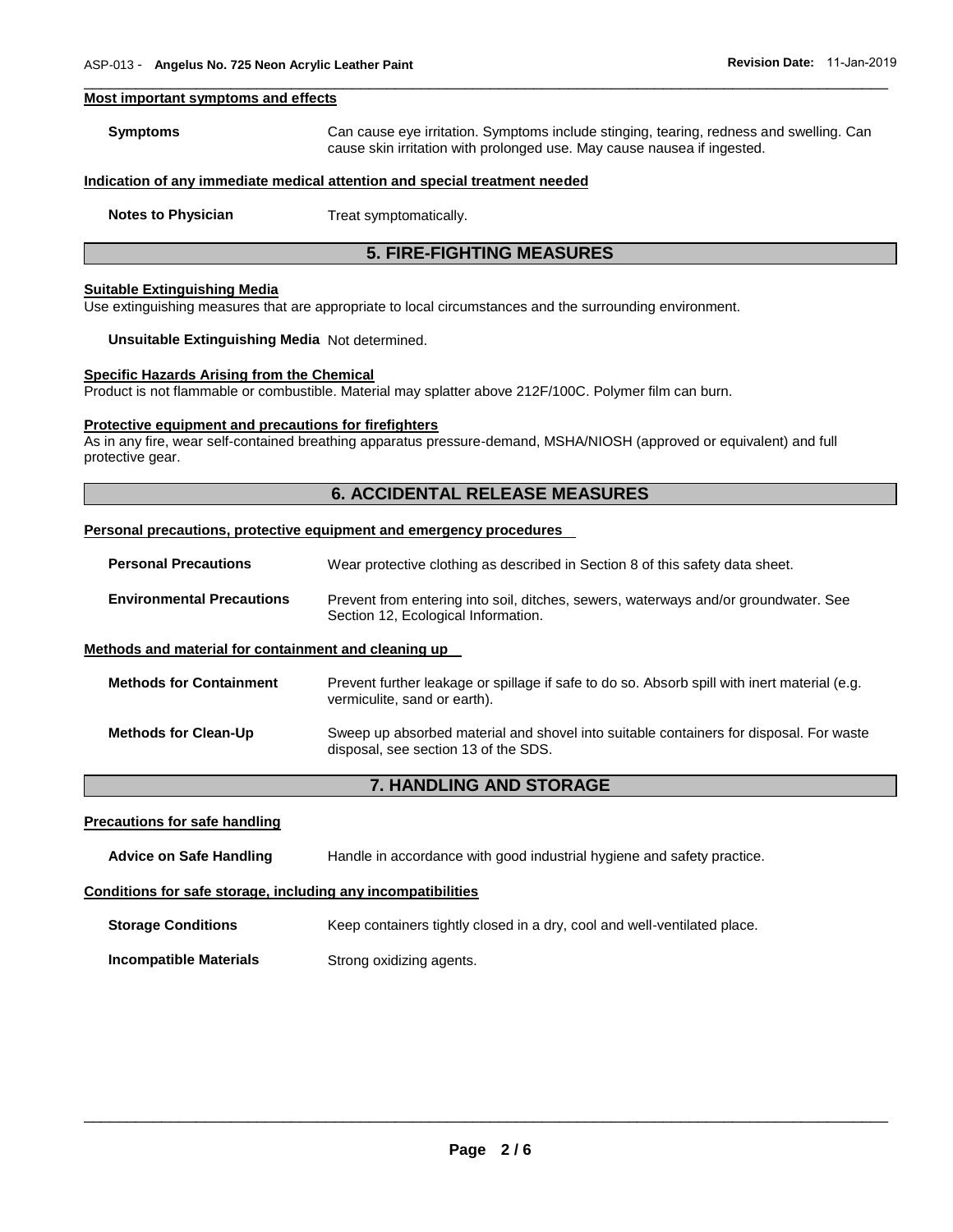| 8. EXPOSURE CONTROLS/PERSONAL PROTECTION                                                                                                                                                                  |                                                                                                       |  |  |  |
|-----------------------------------------------------------------------------------------------------------------------------------------------------------------------------------------------------------|-------------------------------------------------------------------------------------------------------|--|--|--|
| <b>Exposure Guidelines</b><br>The following information is given as general guidance                                                                                                                      |                                                                                                       |  |  |  |
| <b>Appropriate engineering controls</b>                                                                                                                                                                   |                                                                                                       |  |  |  |
| <b>Engineering Controls</b><br>Make emergency eyewash stations, safety/quick-drench showers, and washing facilities<br>available in work area. Ensure adequate ventilation, especially in confined areas. |                                                                                                       |  |  |  |
| Individual protection measures, such as personal protective equipment                                                                                                                                     |                                                                                                       |  |  |  |
| <b>Eye/Face Protection</b>                                                                                                                                                                                | Wear approved safety goggles; Refer to 29 CFR 1910.133 for eye and face protection<br>regulations.    |  |  |  |
| <b>Skin and Body Protection</b>                                                                                                                                                                           | Gloves are recommended; Refer to 29 CFR 1910.138 for appropriate skin and body<br>protection.         |  |  |  |
| <b>Respiratory Protection</b>                                                                                                                                                                             | Refer to 29 CFR 1910.134 for respiratory protection requirements.                                     |  |  |  |
|                                                                                                                                                                                                           | General Hygiene Considerations Handle in accordance with good industrial hygiene and safety practice. |  |  |  |

\_\_\_\_\_\_\_\_\_\_\_\_\_\_\_\_\_\_\_\_\_\_\_\_\_\_\_\_\_\_\_\_\_\_\_\_\_\_\_\_\_\_\_\_\_\_\_\_\_\_\_\_\_\_\_\_\_\_\_\_\_\_\_\_\_\_\_\_\_\_\_\_\_\_\_\_\_\_\_\_\_\_\_\_\_\_\_\_\_\_\_\_\_

# **9. PHYSICAL AND CHEMICAL PROPERTIES**

# **Information on basic physical and chemical properties**

| <b>Physical State</b><br>Appearance                                                                                                                                                                                                                                                                                                                                                                                                                                                                                                         | Liquid<br>Clear liquid, Milky white liquid, Liquid<br>of various colors                                                                                                                                                                                                                                                                    | Odor                  | Minimal        |
|---------------------------------------------------------------------------------------------------------------------------------------------------------------------------------------------------------------------------------------------------------------------------------------------------------------------------------------------------------------------------------------------------------------------------------------------------------------------------------------------------------------------------------------------|--------------------------------------------------------------------------------------------------------------------------------------------------------------------------------------------------------------------------------------------------------------------------------------------------------------------------------------------|-----------------------|----------------|
| Color                                                                                                                                                                                                                                                                                                                                                                                                                                                                                                                                       | Clear to milky white Various colors                                                                                                                                                                                                                                                                                                        | <b>Odor Threshold</b> | Not determined |
| <b>Property</b><br>pH<br><b>Melting Point/Freezing Point</b><br><b>Boiling Point/Boiling Range</b><br><b>Flash Point</b><br><b>Evaporation Rate</b><br><b>Flammability (Solid, Gas)</b><br><b>Upper Flammability Limits</b><br><b>Lower Flammability Limit</b><br><b>Vapor Pressure</b><br><b>Vapor Density</b><br><b>Specific Gravity</b><br><b>Water Solubility</b><br>Solubility in other solvents<br><b>Partition Coefficient</b><br><b>Auto-ignition Temperature</b><br><b>Decomposition Temperature</b><br><b>Kinematic Viscosity</b> | <b>Values</b><br>Not determined<br>Not determined<br>100 °C / 212<br>°F<br>Not determined<br>Slower than ethyl ether<br>Not determined<br>Not determined<br>Not determined<br>Not measured<br>Not determined<br>Not determined<br>Not determined<br>Not determined<br>Not determined<br>Not determined<br>Not determined<br>Not determined | Remarks • Method      |                |
| <b>Dynamic Viscosity</b><br><b>Explosive Properties</b><br><b>Oxidizing Properties</b><br><b>VOC Content (%)</b><br><b>VOC Content</b>                                                                                                                                                                                                                                                                                                                                                                                                      | Not determined<br>Not determined<br>Not determined<br>7% by weight<br>0.56 lbs/gal                                                                                                                                                                                                                                                         |                       |                |

# **Page 3 / 6**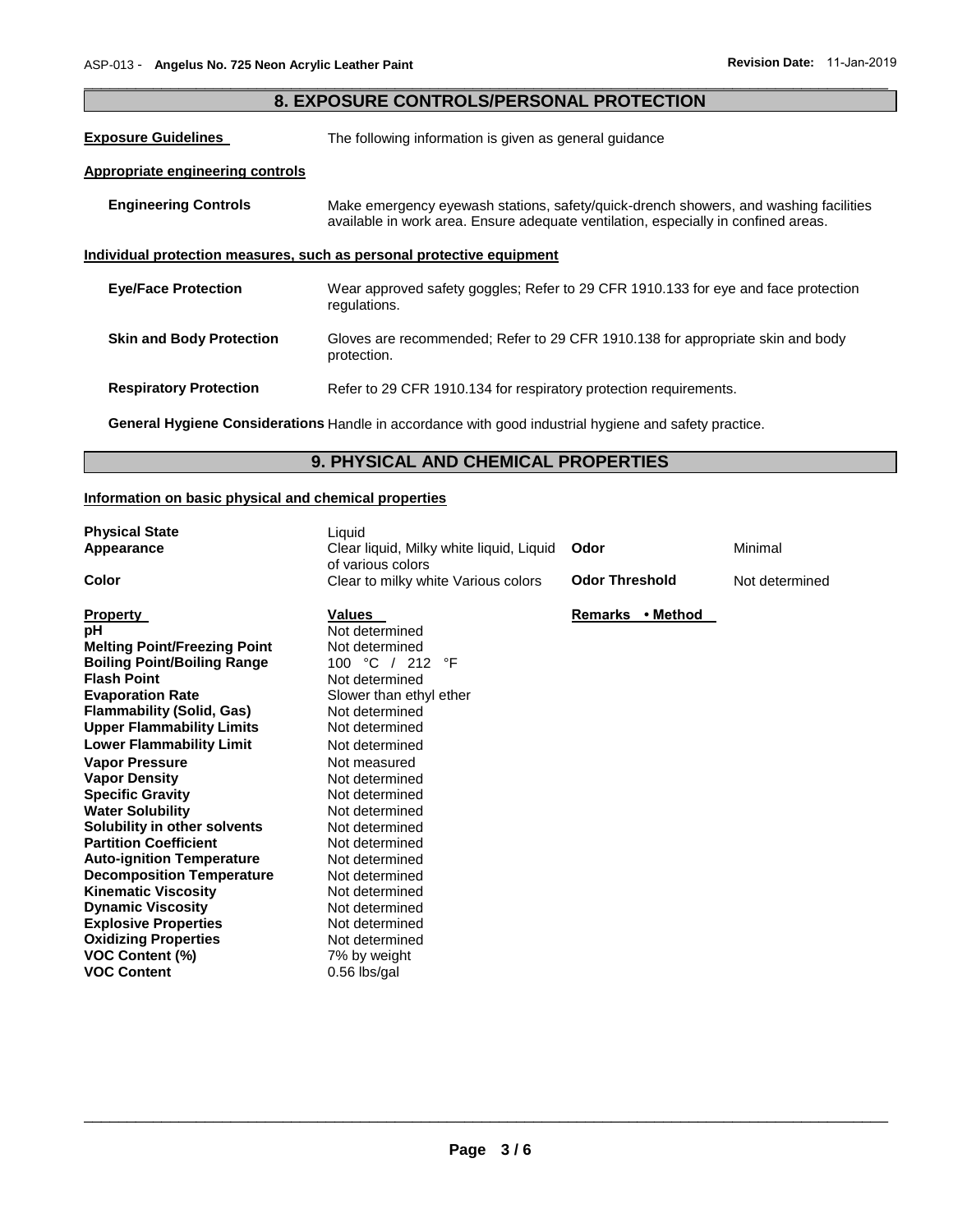# \_\_\_\_\_\_\_\_\_\_\_\_\_\_\_\_\_\_\_\_\_\_\_\_\_\_\_\_\_\_\_\_\_\_\_\_\_\_\_\_\_\_\_\_\_\_\_\_\_\_\_\_\_\_\_\_\_\_\_\_\_\_\_\_\_\_\_\_\_\_\_\_\_\_\_\_\_\_\_\_\_\_\_\_\_\_\_\_\_\_\_\_\_ **10. STABILITY AND REACTIVITY**

#### **Reactivity**

Not reactive under normal conditions.

#### **Chemical Stability**

Stable under recommended storage conditions.

#### **Possibility of Hazardous Reactions**

None under normal processing.

**Hazardous Polymerization** Hazardous polymerization does not occur.

#### **Conditions to Avoid**

Keep out of reach of children.

### **Incompatible Materials**

Strong oxidizing agents

#### . **Hazardous Decomposition Products**

Thermal decomposition may yield acrylic monomers.

# **11. TOXICOLOGICAL INFORMATION**

# **Information on likely routes of exposure**

| <b>Product Information</b> |                                       |
|----------------------------|---------------------------------------|
| <b>Eve Contact</b>         | Avoid contact with eyes.              |
| <b>Skin Contact</b>        | Avoid contact with skin and clothing. |
| <b>Inhalation</b>          | Do not inhale.                        |
| Ingestion                  | Do not taste or swallow.              |

### **Information on physical, chemical and toxicological effects**

| <b>Symptoms</b>                                                                            | Please see section 4 of this SDS for symptoms. |  |  |  |
|--------------------------------------------------------------------------------------------|------------------------------------------------|--|--|--|
| Delayed and immediate effects as well as chronic effects from short and long-term exposure |                                                |  |  |  |
| Carcinogenicity                                                                            | Carcinogenic potential is unknown.             |  |  |  |
| Numerical measures of toxicity<br>Not determined                                           |                                                |  |  |  |

# **12. ECOLOGICAL INFORMATION**

#### **Ecotoxicity**

An environmental hazard cannot be excluded in the event of unprofessional handling or disposal.

#### **Persistence/Degradability**

Not determined.

### **Bioaccumulation**

Not determined.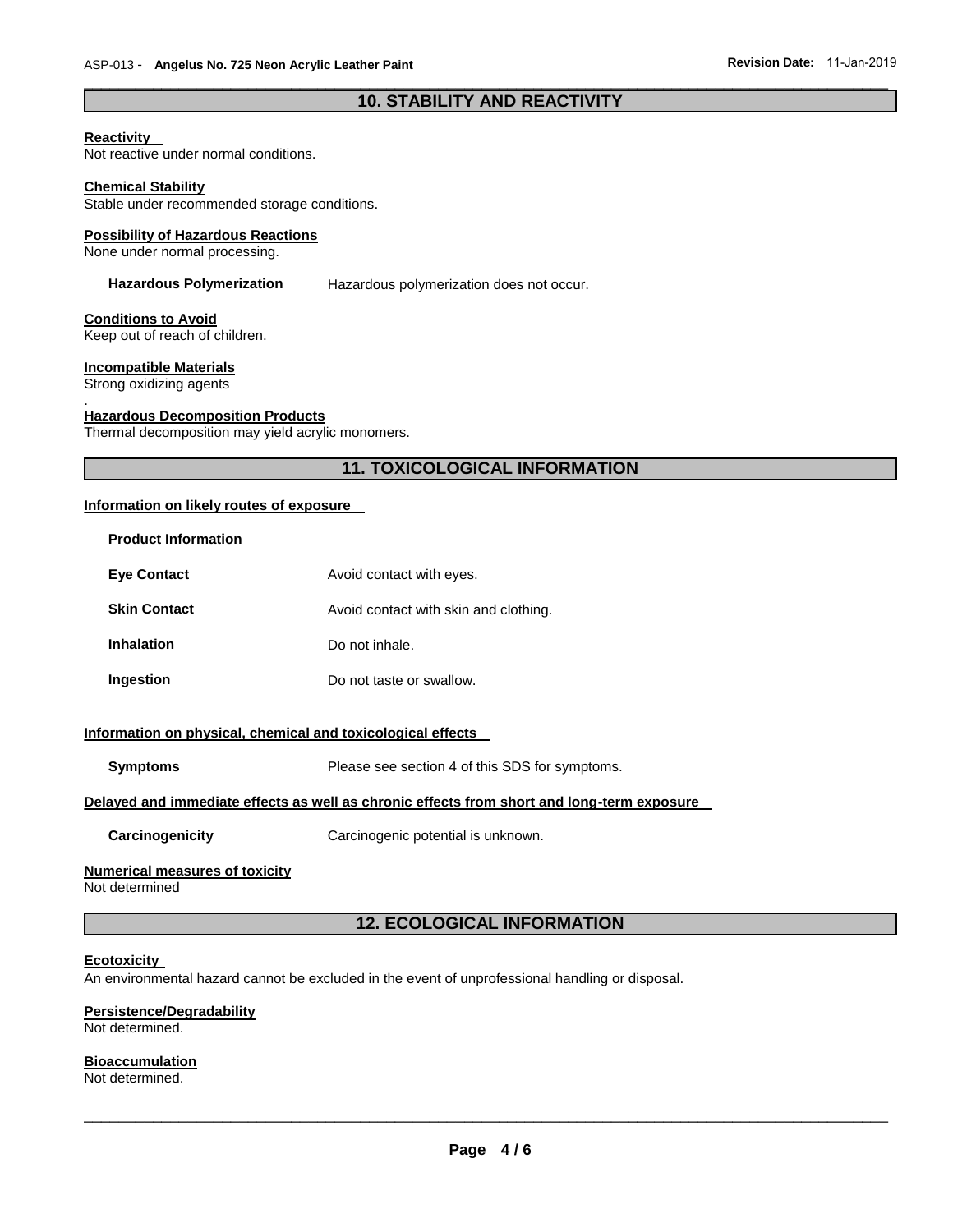#### **Mobility**

Not determined

#### **Other Adverse Effects**

Not determined

## **13. DISPOSAL CONSIDERATIONS**

\_\_\_\_\_\_\_\_\_\_\_\_\_\_\_\_\_\_\_\_\_\_\_\_\_\_\_\_\_\_\_\_\_\_\_\_\_\_\_\_\_\_\_\_\_\_\_\_\_\_\_\_\_\_\_\_\_\_\_\_\_\_\_\_\_\_\_\_\_\_\_\_\_\_\_\_\_\_\_\_\_\_\_\_\_\_\_\_\_\_\_\_\_

#### **Waste Treatment Methods**

| <b>Disposal of Wastes</b>        | Disposal should be in accordance with applicable regional, national and local laws and<br>regulations. |  |  |
|----------------------------------|--------------------------------------------------------------------------------------------------------|--|--|
| <b>Contaminated Packaging</b>    | Disposal should be in accordance with applicable regional, national and local laws and<br>regulations. |  |  |
| <b>14. TRANSPORT INFORMATION</b> |                                                                                                        |  |  |
|                                  |                                                                                                        |  |  |

| <b>15. REGULATORY INFORMATION</b> |                                                                                                                                |  |  |
|-----------------------------------|--------------------------------------------------------------------------------------------------------------------------------|--|--|
| <b>IMDG</b>                       | Not regulated                                                                                                                  |  |  |
| <b>IATA</b>                       | Not regulated                                                                                                                  |  |  |
| <u>DOT</u>                        | Not regulated                                                                                                                  |  |  |
| <b>Note</b>                       | Please see current shipping paper for most up to date shipping information, including<br>exemptions and special circumstances. |  |  |

#### **US Federal Regulations**

#### **CERCLA**

This material, as supplied, does not contain any substances regulated as hazardous substances under the Comprehensive Environmental Response Compensation and Liability Act (CERCLA) (40 CFR 302) or the Superfund Amendments and Reauthorization Act (SARA) (40 CFR 355).

#### **SARA 313**

Section 313 of Title III of the Superfund Amendments and Reauthorization Act of 1986 (SARA). This product does not contain any chemicals which are subject to the reporting requirements of the Act and Title 40 of the Code of Federal Regulations, Part 372

#### **CWA (Clean Water Act)**

This product does not contain any substances regulated as pollutants pursuant to the Clean Water Act (40 CFR 122.21 and 40 CFR 122.42)

#### **US State Regulations**

#### **California Proposition 65**

This product does not contain any Proposition 65 chemicals.

# **U.S. State Right-to-Know Regulations**

This product does not contain any substances regulated under applicable state right-to-know regulations